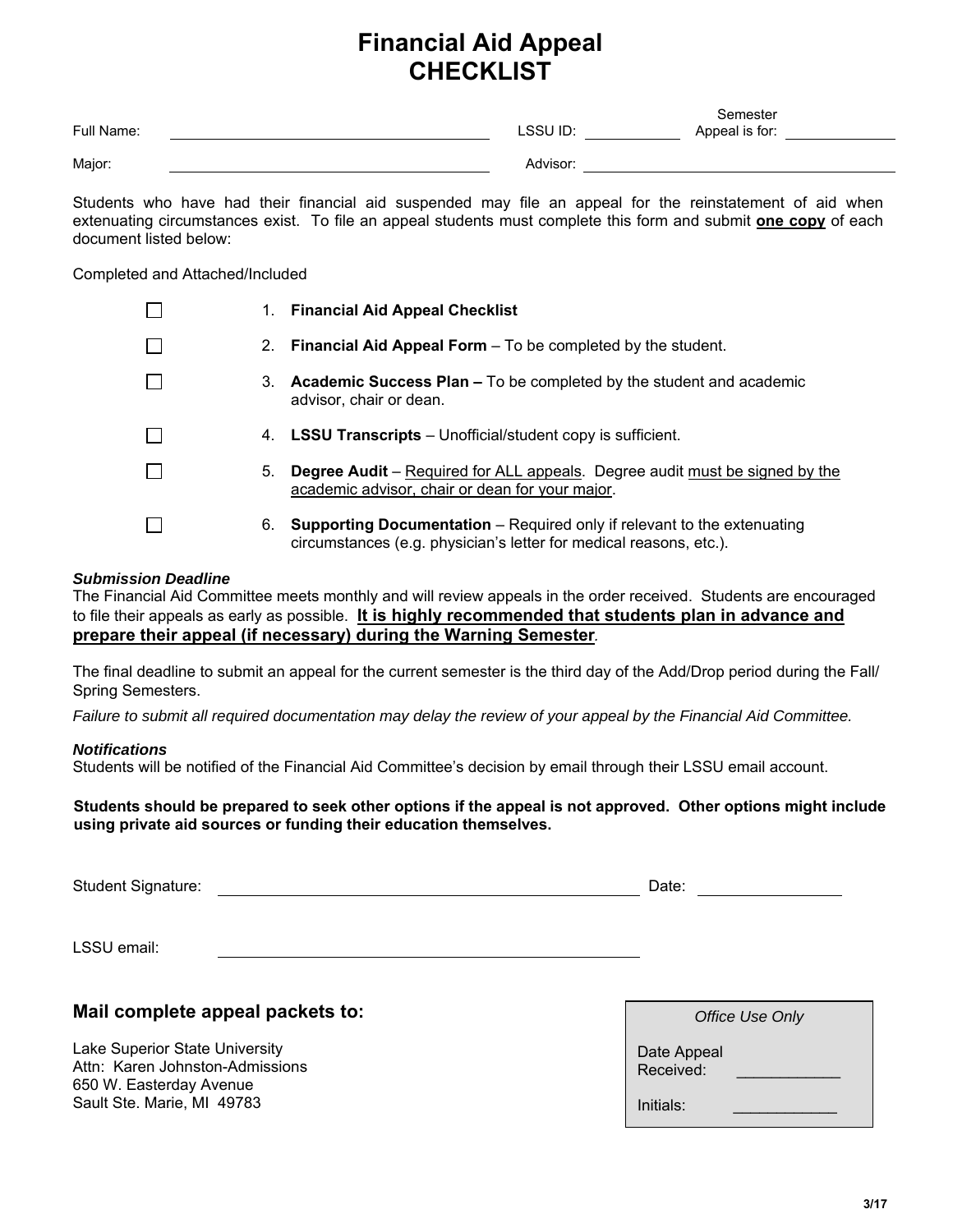# **Financial Aid Appeal Form**

| Full Name:                                                                                                                                                                                                                                                                                                                                                           | LSSU ID:                     |                 |
|----------------------------------------------------------------------------------------------------------------------------------------------------------------------------------------------------------------------------------------------------------------------------------------------------------------------------------------------------------------------|------------------------------|-----------------|
| Advisor Signature:<br><u> 1989 - Johann Stoff, deutscher Stoffen und der Stoffen und der Stoffen und der Stoffen und der Stoffen und d</u>                                                                                                                                                                                                                           | Anticipated Graduation Date: |                 |
|                                                                                                                                                                                                                                                                                                                                                                      |                              | (semester/year) |
| Last Semester enrolled at LSSU:<br>(semester/year)                                                                                                                                                                                                                                                                                                                   | Semester Appeal is for:      | (semester/year) |
| I am appealing my aid because:                                                                                                                                                                                                                                                                                                                                       |                              |                 |
| 1. My cumulative GPA is less than a 2.000                                                                                                                                                                                                                                                                                                                            |                              |                 |
| 2. I have not earned 67% of the total LSSU credits I have attempted.                                                                                                                                                                                                                                                                                                 |                              |                 |
| 3. I have attempted more than 150% of the credits needed to complete my highest degree (including<br>attempted transfer credits). For example: A Bachelor degree requiring 124 credits allows up to 186<br>attempted credits, including attempted transfer credits, for aid eligibility.                                                                             |                              |                 |
| Attach additional pages, if necessary, to answer each of the following statements.                                                                                                                                                                                                                                                                                   |                              |                 |
| Provide a personal statement explaining why you failed to achieve satisfactory academic progress and/or<br>1.<br>graduate within the required timeframe. This statement should include any relevant factors such as illness;<br>unusual demands upon you due to family, work or life circumstances; and your perspective on what led to this<br>academic difficulty. |                              |                 |
|                                                                                                                                                                                                                                                                                                                                                                      |                              |                 |
|                                                                                                                                                                                                                                                                                                                                                                      |                              |                 |
|                                                                                                                                                                                                                                                                                                                                                                      |                              |                 |
|                                                                                                                                                                                                                                                                                                                                                                      |                              |                 |
|                                                                                                                                                                                                                                                                                                                                                                      |                              |                 |
|                                                                                                                                                                                                                                                                                                                                                                      |                              |                 |
|                                                                                                                                                                                                                                                                                                                                                                      |                              |                 |
| Explain how your circumstances have changed and how you will successfully make satisfactory progress next<br>2.<br>semester.                                                                                                                                                                                                                                         |                              |                 |
|                                                                                                                                                                                                                                                                                                                                                                      |                              |                 |
|                                                                                                                                                                                                                                                                                                                                                                      |                              |                 |
|                                                                                                                                                                                                                                                                                                                                                                      |                              |                 |
|                                                                                                                                                                                                                                                                                                                                                                      |                              |                 |
|                                                                                                                                                                                                                                                                                                                                                                      |                              |                 |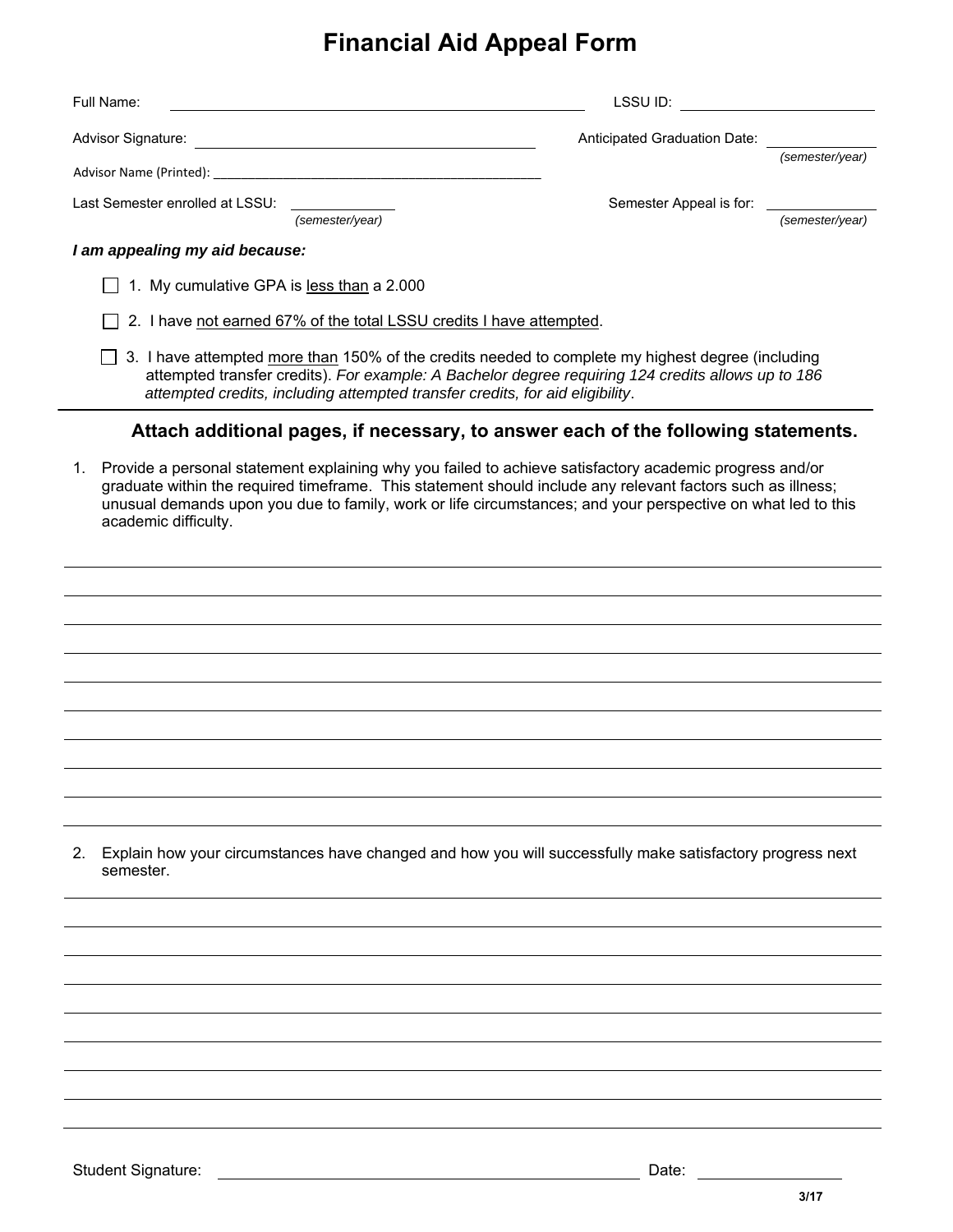|                                                                                                                                                                                                                                                                                                                           |                                                               | <b>SAMPLE</b> Academic Success Plan - Financial Aid         |                   |                                                                             |                         |                        |                       |
|---------------------------------------------------------------------------------------------------------------------------------------------------------------------------------------------------------------------------------------------------------------------------------------------------------------------------|---------------------------------------------------------------|-------------------------------------------------------------|-------------------|-----------------------------------------------------------------------------|-------------------------|------------------------|-----------------------|
|                                                                                                                                                                                                                                                                                                                           |                                                               | use online form available at: http://www.lssu.edu/advising/ |                   | <b>Current GPA</b>                                                          |                         |                        | <b>Current Pass %</b> |
| <b>Student Name:</b><br>Student ID:                                                                                                                                                                                                                                                                                       |                                                               |                                                             |                   | #DIV/0!                                                                     |                         |                        | #DIV/0!               |
| Total Institution Attempted Hours:<br>Total Institution GPA Hours:                                                                                                                                                                                                                                                        |                                                               |                                                             |                   | <b>Total Institution Earned Hours:</b><br>Total Institution Quality Points: |                         |                        |                       |
| Semester/Year:                                                                                                                                                                                                                                                                                                            |                                                               |                                                             |                   | <b>GPA target:</b>                                                          | C                       | 2.000                  |                       |
|                                                                                                                                                                                                                                                                                                                           | Class to Take                                                 | Credits                                                     | Remedial?         |                                                                             | Old Grade QualityPoints |                        |                       |
|                                                                                                                                                                                                                                                                                                                           |                                                               |                                                             | N<br>N            |                                                                             |                         | 0.0 New<br>0.0 New     |                       |
|                                                                                                                                                                                                                                                                                                                           |                                                               |                                                             | N                 |                                                                             |                         | $0.0$ New              |                       |
|                                                                                                                                                                                                                                                                                                                           |                                                               |                                                             | N                 |                                                                             |                         | $0.0$ New              |                       |
|                                                                                                                                                                                                                                                                                                                           |                                                               |                                                             | N<br>N            |                                                                             |                         | $0.0$ New<br>0.0 New   |                       |
|                                                                                                                                                                                                                                                                                                                           |                                                               |                                                             | N.                |                                                                             |                         | 0.0 New                |                       |
| <b>Advisor Comments:</b>                                                                                                                                                                                                                                                                                                  |                                                               |                                                             |                   |                                                                             |                         |                        |                       |
| Semester/Year:                                                                                                                                                                                                                                                                                                            |                                                               |                                                             |                   | <b>GPA target:</b>                                                          | $\mathbf C$             | 2.000                  |                       |
|                                                                                                                                                                                                                                                                                                                           | Class to Take                                                 | Credits                                                     | Remedial?         | Old Grade QualityPoints                                                     |                         |                        |                       |
|                                                                                                                                                                                                                                                                                                                           |                                                               |                                                             | $\mathsf{N}$      |                                                                             |                         | 0.0 New                |                       |
|                                                                                                                                                                                                                                                                                                                           |                                                               |                                                             | N<br>$\mathsf{N}$ |                                                                             |                         | $0.0$ New<br>$0.0$ New |                       |
|                                                                                                                                                                                                                                                                                                                           |                                                               |                                                             | $\mathsf{N}$      |                                                                             |                         | $0.0$ New              |                       |
|                                                                                                                                                                                                                                                                                                                           |                                                               |                                                             | $\mathsf{N}$      |                                                                             |                         | $0.0$ New              |                       |
|                                                                                                                                                                                                                                                                                                                           |                                                               |                                                             | N                 |                                                                             |                         | $0.0$ New              |                       |
| <b>Advisor Comments:</b>                                                                                                                                                                                                                                                                                                  |                                                               |                                                             | N                 |                                                                             |                         | $0.0$ New              |                       |
|                                                                                                                                                                                                                                                                                                                           |                                                               |                                                             |                   |                                                                             |                         |                        |                       |
|                                                                                                                                                                                                                                                                                                                           | New GPA after 1 semester:                                     |                                                             |                   | #DIV/0!                                                                     |                         |                        |                       |
|                                                                                                                                                                                                                                                                                                                           | New GPA after 2 semesters:                                    |                                                             |                   | #DIV/0!                                                                     |                         |                        |                       |
|                                                                                                                                                                                                                                                                                                                           | New Pass % after 1 semester:<br>New Pass % after 2 semesters: |                                                             |                   | #DIV/0!<br>#DIV/0!                                                          |                         |                        |                       |
| I recommend the student utilize services at the following departments (X all that apply):                                                                                                                                                                                                                                 |                                                               |                                                             |                   |                                                                             |                         |                        |                       |
| Learning Center:                                                                                                                                                                                                                                                                                                          |                                                               | <b>Counseling Services:</b>                                 |                   | Other:                                                                      |                         |                        |                       |
| Career Services:                                                                                                                                                                                                                                                                                                          |                                                               | <b>Disability Services:</b>                                 |                   |                                                                             |                         |                        |                       |
| I support the student's appeal and suggest a probationary period for the course plan identified above.                                                                                                                                                                                                                    |                                                               |                                                             |                   |                                                                             |                         |                        |                       |
| <b>Academic Advisor</b>                                                                                                                                                                                                                                                                                                   |                                                               |                                                             |                   |                                                                             |                         |                        |                       |
|                                                                                                                                                                                                                                                                                                                           | First and Last Name - please print                            |                                                             |                   |                                                                             |                         |                        |                       |
| <b>Academic Advisor</b>                                                                                                                                                                                                                                                                                                   |                                                               |                                                             |                   |                                                                             | <b>Date</b>             |                        |                       |
|                                                                                                                                                                                                                                                                                                                           | Signature                                                     |                                                             |                   |                                                                             |                         |                        |                       |
| The academic plan provided above is based on the student's current academic standing and degree program. This<br>recommendation is for use by the Financial Aid Committee. It is not a guarantee that the student will meet Satisfactory<br>Academic Progress Requirements and/or maintain eligibility for financial aid. |                                                               |                                                             |                   |                                                                             |                         |                        |                       |

**Single Semester Probation:** The student must earn both a minimum semester GPA of 2.000 and 67% of their attempted credits during the next semester.

**Multiple Semester Probation:** The student must earn both a minimum 2.000 GPA and 67% of their attempted credits each semester.